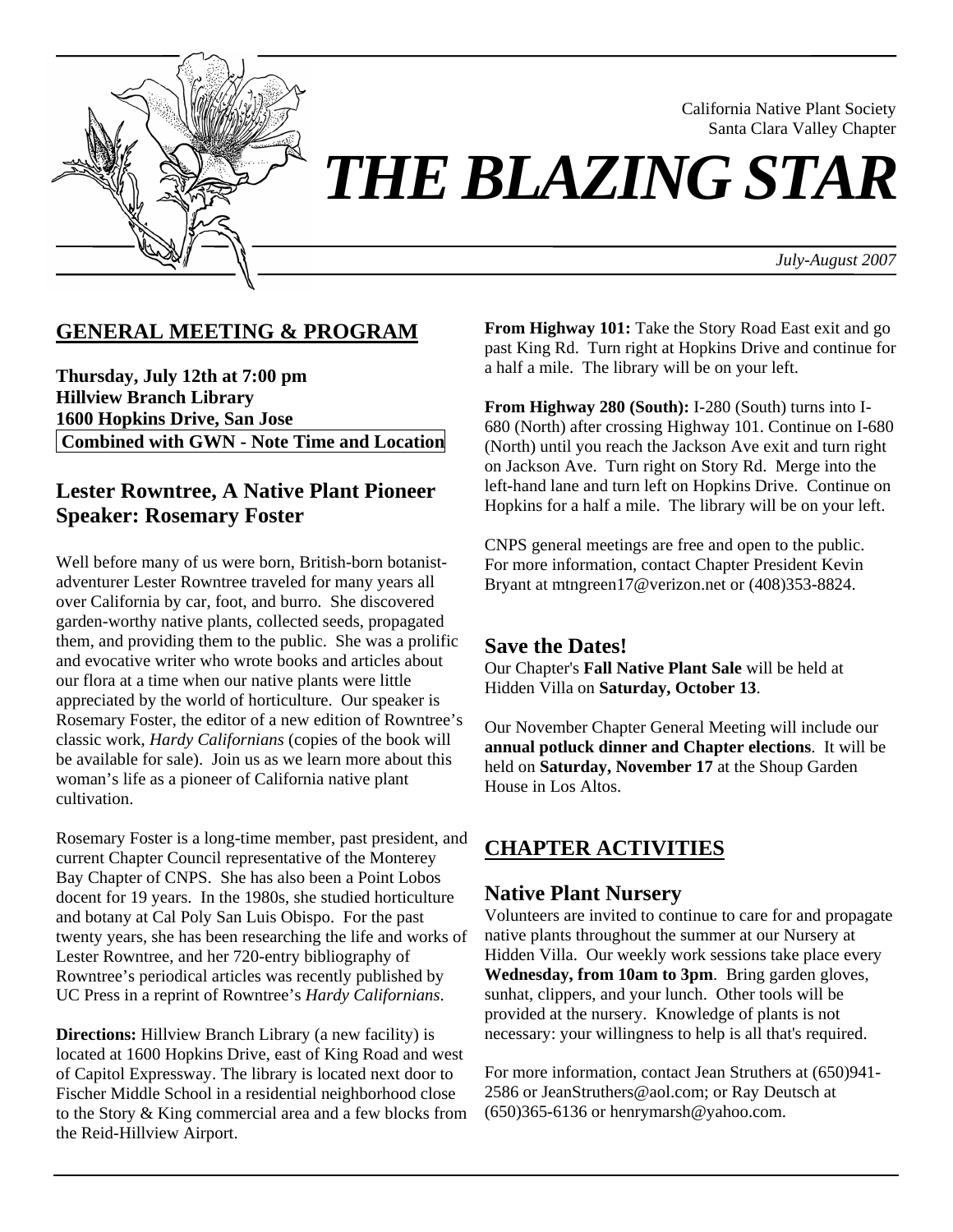**Directions**: Hidden Villa is located on Moody Road west of Foothill College. From Hwy 280 in Los Altos Hills, take the Moody Road exit and head west. Two miles west of Foothill College, look for the Hidden Villa sign and driveway on the left. Proceed over the bridge, and park in the visitor center parking lot to your right. The Native Plant Nursery is at the greenhouse just beyond the Visitor Center.

## **Gardening with Natives**

Gardening with Natives (GWN) is a special interest group within the Chapter, which meets on the first **Thursday** of each month, usually at the Peninsula Conservation Center (PCC) in Palo Alto (directions below). The group is open to all, and includes a mix of seasoned native plant gardeners as well as beginners. Newcomers are always welcome.

### **Thursday, July 12, 7 to 9 pm**

Hillview Library, 1600 Hopkins Drive, San Jose Talk: **Lester Rowntree, Native Plant Pioneer** Speaker: **Rosemary Foster**

Our July event is a joint Chapter General meeting and GWN meeting. For details, see page 1 of this newsletter.

#### **Thursday, August 2, 2007, 7 to 9 pm, PCC**  Talk: **Native Trees for Gardens** Speaker: **Barry Coate**

Are you wondering how you can incorporate native trees into your garden? We are delighted to offer a presentation by horticulturist Barrie Coate in August. Of particular interest are small to medium trees that are 'garden scale' and trees that may be appropriate for parking strips. Barrie is also extremely knowledgeable about native tree selections for bird habitat and seasonal interest. Selecting a native tree to complement your garden can be rewarding and provide a great connection with our local flora.

**Directions to the PCC:** (Peninsula Conservation Center), 3921 E. Bayshore Road, Palo Alto. From Highway 101, take the "San Antonio North" exit, get immediately into the left-hand turn lane, and turn LEFT onto East Bayshore. This will curve around to the left, then right. Turn right on Corporation Way. Then turn into the first driveway on your left, which leads to the PCC parking lot. The meeting is in the Raptor Suite on the first floor, accessible from the parking lot.

For more information on the Gardening with Natives group, visit its website at **www.GardeningWithNatives.com**. GWN maintains a Yahoo group with over 400 members, a

true resource for native plant gardeners in this area. To join the Yahoo group, visit **groups.yahoo.com/group/ GardeningWithNatives**. To contact the GWN Steering Committee, email GardeningWithNatives@yahoo.com or call Arvind Kumar at (408)715-7020.

# **Native Hill - More Blossoms, Fewer Weeds**

The relatively mild temperatures over late May and early June have extended the blooming period of several plants, and the lack of rains this year have kept the weeds at bay to a certain extent.

We have successfully re-landscaped two prime areas in the garden. We focused on summer/fall flowering plants such as fuchsias, asters, buckwheats and gumplants, to provide an aesthetic color display which has been absent for that time of the year. Our main objectives over the next few weeks are to mulch areas and prepare them for annuals in preparation for the fall rains.

As always, if you would like to volunteer at the garden or be added to the email list to be notified of upcoming workdays, contact Phil Higgins at phidor@juno.com or (650)941-4752.

# **Habitat Restoration at Edgewood Park**

Join us as we restore sensitive habitats at Edgewood Park and enjoy summer wildflowers. Weeding sessions take place at the following times:

- **Friday mornings** throughout the year, starting at **9am**
- **Wednesday evenings** during daylight savings time starting at **5:30pm**
- Occasional **Saturday mornings** (Spring-Fall).

The remaining **Saturday morning** work outings, from **9am to noon**, will meet at the West Kiosk, on **July 21 and August 4.** 

The Wednesday evening schedule for July and August is as follows:

| Date     | Meet at 5:30 At:  | <b>Work Site</b>  |  |
|----------|-------------------|-------------------|--|
| July 4   | <b>TBD</b>        | <b>TBD</b>        |  |
|          |                   |                   |  |
| July 11  | <b>West Kiosk</b> | Elly's Meadow     |  |
| July 18  | <b>West Kiosk</b> | Mow site 3        |  |
| July 25  | Old Stage Day     | Bush Mallow site, |  |
|          | Camp Kiosk        | Roger's Knoll     |  |
| August 1 | Old Stage Day     | North Hill        |  |
|          | Camp Kiosk        |                   |  |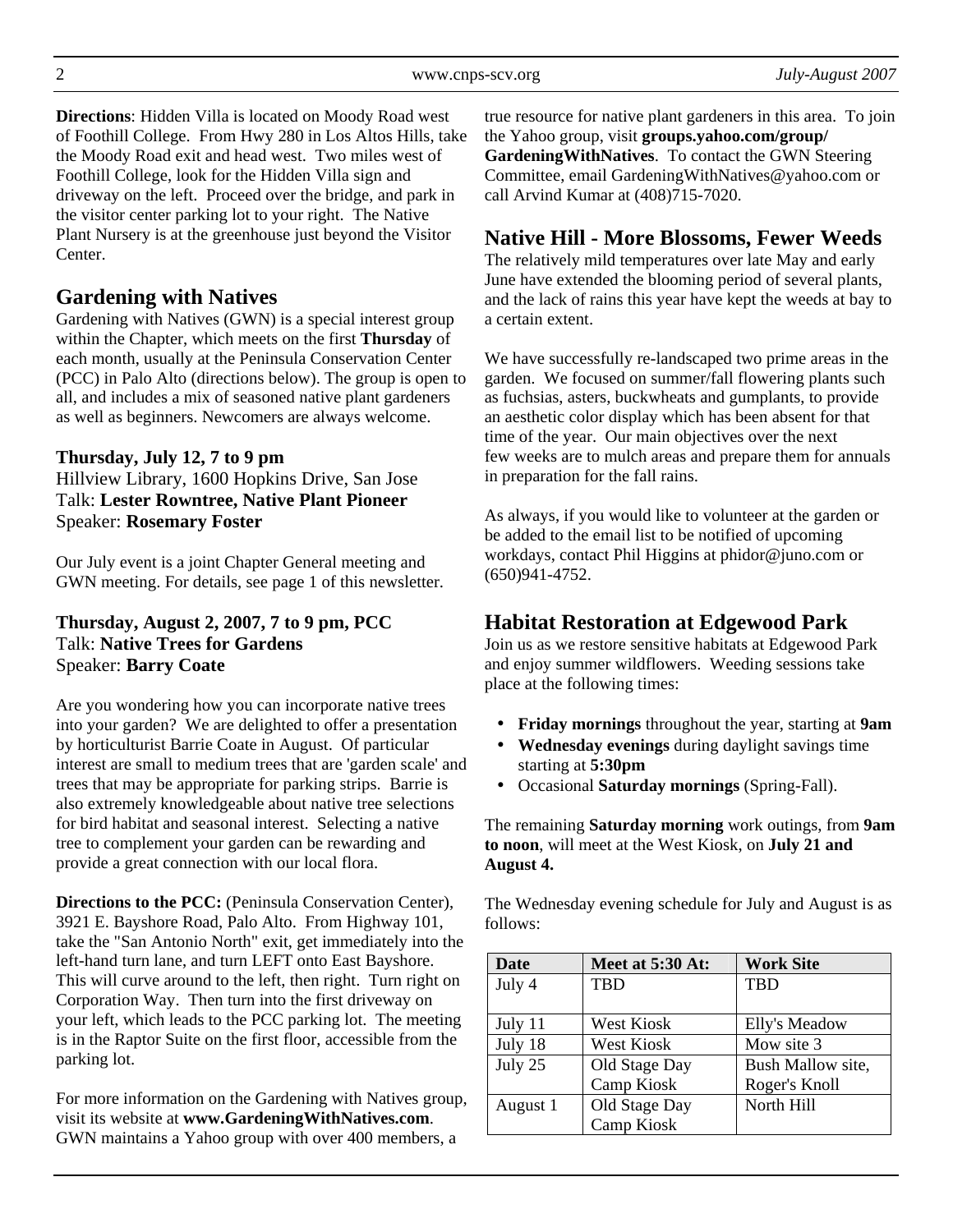| August 8  | Old Stage Day | North Hill      |
|-----------|---------------|-----------------|
|           | Camp Kiosk    |                 |
| August 15 | Old Stage Day | North Hill      |
|           | Camp Kiosk    |                 |
| August 22 | West Kiosk    | West Kiosk area |
|           |               | meadows         |
| August 29 | West Kiosk    | West Kiosk area |
|           |               | meadows         |

Weeders should meet at the designated meeting place at the appointed time, after which the group will proceed to the work site for that outing. Late comers are welcome, and should simply proceed to the designated work site on their own (when possible, a map to the work site will be posted at the meeting place).

For details, including the latest schedules and meeting places, see our Weed Warriors website at

**edgewood.thinkersrus.net.** Or contact Paul Heiple, at (650)854-7125 or pheiple@gmail.com, or email John Allen at jcakwa@earthlink.net.

## **Legislation, Invasives, Conservation, and Rare Plant Committee**

Our small but active Livecorps Committee is seeking people who wish to get involved with preserving, protecting, and understanding native species and plant communities throughout our chapter's area. No experience is necessary, only a desire to help retain what remains of our natural heritage.

If you would like to get involved, our next meeting will be **Tuesday, July 10 at 6pm** at the PCC. For more information, contact Kevin Bryant at mtngreen17@verizon.net or (408)353-8824.

## **Keying with Natives**

Join us on the last **Friday** of every month, from **6:30pm - 8:30pm**, in a fun gathering to meet with other native plant enthusiasts to sharpen your keying skills. The next meetings will be **June 29, July 27, and August 31** at the PCC building in Palo Alto. Contact David "Tex" Houston or Sally Casey for details. Contact David at tex009@sbcglobal.net, and Sally at (408)377-0989.

## **Photo Group on Summer Vacation**

Our Chapter Photo Group is a special interest group of members which meets on the third Monday of most months at the Peninsula Conservation Center (PCC) in Palo Alto. The Group is open to all, and includes both beginning and experienced photographers.

The Photo Group's May meeting featured "Walking Among the Natives," a presentation with digital images of native plants and landscapes with music, photographed and assembled by Dee Wong. We also saw Bob Weller's stunning collection of slides of dozens of *Calochortus* species.

The Photo Group will be taking a break from meeting in June, July, and August, convening again in September to share our favorite summer 2007 photographs. For more information, contact Patrick Gallagher, at (408)483-9366 or drrust@greenisles.com.

## **Volunteers Needed for Chapter Council**

As in past years, the September state Chapter Council meeting this year will have a conservation focus. The meeting will be held from **September 7-9** at the UC Santa Cruz Arboretum, with the main meeting on **Saturday, September 8th** and field trips on **Sunday, September 9th**. Our Chapter is helping to sponsor the conference, along with the Santa Cruz and Monterey Chapters.

We will be looking for volunteers to assist with such duties as food and drink prep, field trips, and airport shuttles. If you are interested in helping, please contact Kevin Bryant at mtngreen17@verizon.net or (408)353-8824; or contact Judy Fenerty at judy@fenerty.com or (408)655-3493. More details about the meeting will be posted on the State website at **www.cnps.org** as the date draws closer.

# **CONSERVATION NEWS**

#### **Marsh Ecology Course Contributes to Better Planning for the Bay**

*By Don Mayall, SC County Rare Plants Chapter Chair* 

Our Chapter co-hosted a 3-day course in marsh ecology twice this spring, training more than 75 people including park and special district staff, public officials, consultants and Chapter activists. Besides the classroom work that took place at the PCC, there were field trips to the Baylands Environmental Center and to Newark Slough across the Dumbarton Bridge. Chapter Conservation Chair Libby Lucas deserves much credit for gaining the chapter's support of this effort and setting up the room, providing food, and keeping things flowing.

There was a strong conservation connection to the course. A very extensive plan by federal agencies to restore salt ponds to marshes in San Francisco Bay is currently under review. A number of environmentalists believe that this plan, as designed, could result in the rapid spread of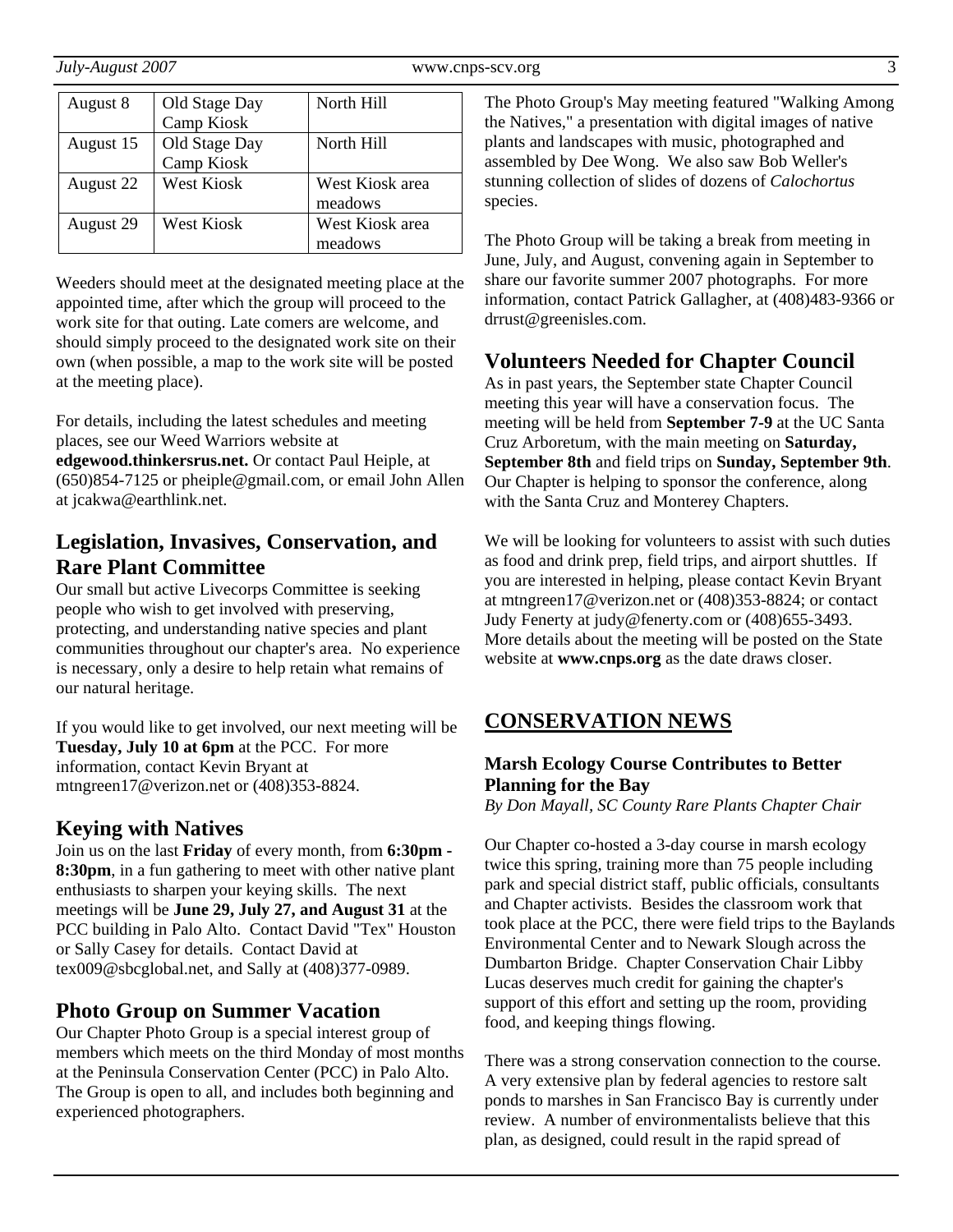invasive species that would eliminate many historical marsh habitats of endangered animals and plants. Most of the participants in our courses were people involved in restoration, management or oversight of San Francisco Bay and this was a key focus of the course. This material was helpful in preparing the Chapter's comments on the Draft Environmental Impact Statement/Environmental Impact Report on the Salt Pond Restoration Project.



# **(***Garrya elliptica)***)**

**Silk Tassel Bush** ©2005 Judy Mason

Although the silk tassel bush is at its showiest during winter, when adorned with slender silver catkins, it is a real workhorse in the garden the rest of the year with its shiny green leaves and neat appearance. This evergreen shrub grows 5' to 10' tall, sometimes taller, and responds well to pruning. It does best in well draining soil, on a slope or a berm. Near the coast, it will take full sun, but prefers part shade and occasional water in inland gardens. It has been in cultivation since 1828; 'Evie' and 'James Roof' are some well known cultivars. Fremont silk tassel bush (*Garrya fremontii*) is the drought tolerant inland cousin of this

coastal species. Garrya species provide food and shelter to a wide variety of wildlife.—*Arvind Kumar*

# **Treating Invasive Spartina in the Bay**

*By Libby Lucas, SC County Conservation Chapter Chair* 

Over 1,000 bright yellow wooden "cards" were released by Invasive Spartina Program staff this past spring, into outgoing tides, from Alameda, San Leandro, Hayward, Fremont, Foster City and South San Francisco to try to find out how invasive Spartina can spread by water throughout San Francisco Bay. They hope that public response to the cards' message -- a request to report where the cards washed up -- will make monitoring and treatment more efficient and effective.

Spartina spreads in numerous ways, by pollen in air, by underground propagules, and by water fowl, but drift cards will target potentially threatening seed dispersal by water, driven by wind and waves throughout the Bay.

Treatment methods have been aggressive and expensive as so many invasive spartina colonies are in very inaccessible marshes that can only be treated by a helicopter suspending a spray ball. Herbicide treatment using Imazapyr evidently disperses rapidly, and without detrimental impacts to aquatic life.

Another complicating factor is that staff has to work around the California clapper rail, which at present can exist in spartina but which ultimately will suffer severe loss of critical habitat as this mono-culture invasive hybrid reed recontours the Bay shoreline and marshes.

USGS has launched a wireless tracking study of clapper rail by outfitting some with high-tech backpacks (for remote tracking of rails by radio frequencies) in order to get some idea of habitat needs and range in marshes.

# **Discovering Native Plants in Redwood City's Other Parks**

*By Jeffrey Caldwell, Chapter member* 

In early March I devoured Judith Larner's new book, **The Landscaping Ideas of Jays: a natural history of the backyard restoration garden**, kindling an interest in discovering the appropriate historic plant assemblage for our yard. I moved to Redwood City last October, living with relatives near downtown, not far from CalTrain's Sequoia Station.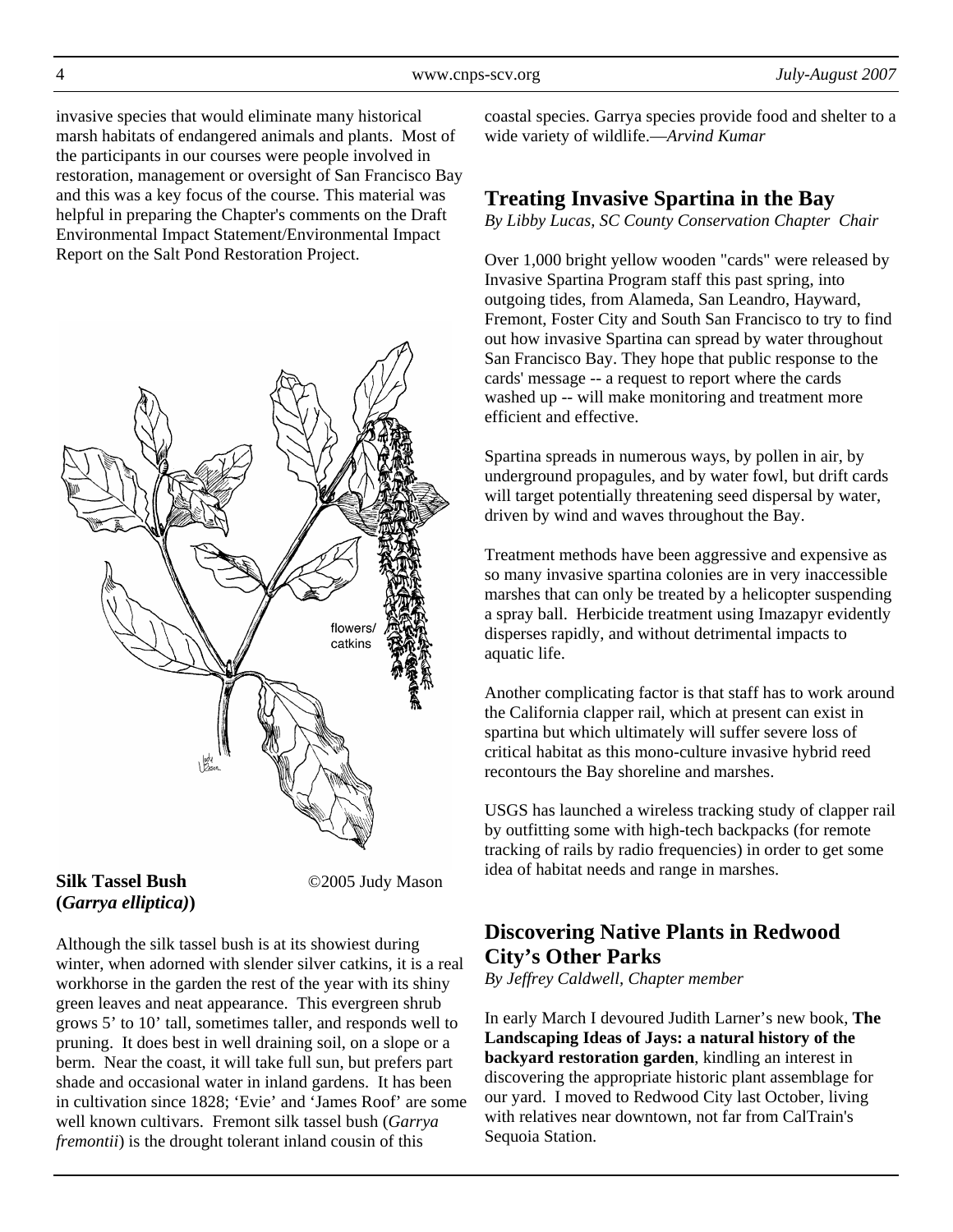Redwood City is a good place to be interested in locally native vegetation, since much of Edgewood Park & Natural Preserve is within the city limits. Volunteers, many from our Chapter of the California Native Plant Society, have done a huge amount of work to free it from weeds, and it is the best place I know of in the San Francisco Bay Area to catch a vision of California's historic native vegetation. Edgewood's late April 2007 wildflower displays were enthralling in scope and variety.

But I live on the Santa Clara Valley floor on dark clay soil about 2.3 miles from the nearest corner of Edgewood Park, in what appears, from remnant neighborhood trees, to have been a valley oak savannah. The notable native plant persisting in our yard is alkali mallow, *Malvella leprosa*. So I took an interest in seeing remnant native vegetation closer by and in more comparable habitats. I began studying maps and asking questions. In Union Cemetery (established 1859) about a half mile south by southeast of here I found remnant open valley oak woods with one massive coast live oak, some box elder, blue elderberry, holly-leaf cherry and toyon – and alkali weed, *Cressa truxillensis*, a common associate of alkali mallow.

About 1.6 miles southwest of here is my most intriguing discovery -- an unexpected treasure trove of native plants! Stulsaft Park, established in 1951, is a 42-acre canyon of Redwood Creek with steep slopes, some serpentine soil, and seeps and rivulets feeding the creek.

I got excited as soon as I began exploring it, encountering fat Solomon, Douglas iris, shooting stars, California milkmaids, and starflower. Then I found a patch of southfacing serpentine grassland brimming with tidy tips and California plantain, and lovely drifts of divaricate phacelia! Stulsaft Park grassland comes into bloom earlier than Edgewood Park since it is lower and on steep south-facing slopes. Thrilled – then and ever since – I at once began listing plants, and in less than two months noted about 260 taxa, including about 170 natives.

In Stulsaft Park I first laid my eyes on such native species as: Kellogg's umbrellawort (*Tauschia kelloggii*), divaricate phacelia (*Phacelia divaricata*), bifid sedge (*Carex serratodens*), wicker buckwheat (*Eriogonum luteolum* var. *luteolum*), bristle head (*Rigiopappus leptocladus*), wiry snapdragon (*Antirrhinum vexillo-calyculatum* var. *vexillocalyculatum*) and Marin dwarf-flax (*Hesperolinon congestum*). The Marin dwarf-flax is listed as Threatened by the state and federal governments. I discovered a previously unknown population of fountain thistle (*Cirsium fontinale* var. *fontinale*) – a San Mateo County endemic federally and state listed as Endangered! For my first time in the wild I found pretty face (*Triteleia ixioides*) and a

magnificently large specimen of California sunflower (*Helianthus californicus*)! The weeds were all too familiar, though I'd never before listed hooded canarygrass (*Phalaris paradoxa*) or wild lettuce (*Lactuca virosa*).

I'm sharing my discoveries with rare plant authorities, the Parks Department, the Park Commission, and Acterra, which does environmental education weed control work there. I've noted about 90 non-native species in the park, including such invasive weeds as French broom, privets, English ivy, cotoneasters, acacias, giant reed, pampas grass, Italian ryegrass, and Bermuda buttercup. Some beautiful natives, including giant trillium and Indian warrior, are in danger of being extirpated by encroaching weeds, or unintentionally in park maintenance or development.

I'm also listing the plants of two smaller Redwood City parks: the Easter Bowl area and Garrett Park. Though weedy and disturbed, each boasts unique botanical resources. Natives so far detected only at the Easter Bowl include nodding oatgrass, royal larkspur, a plectritis, goldenaster, meadow-rue, four-spotted godetia, Howell's bluegrass, and a navarretia. Natives thus far detected only at Garrett Park include mugwort, narrow-leaf milkweed, and coffee fern.

Contact me if you want any of the lists! Jeffrey Caldwell (650)365-1954 or caldwell\_bio\_hort@yahoo.com

#### **EDUCATION NEWS**

#### **2007-2008 Graduate Scholarships Awarded**

*By Nora Monette, Education Chair* 

At the May General Meeting, the Chapter awarded two \$1,500 scholarships to graduate students doing research related to plant systematics, plant ecology, plant physiology, and other related botanical studies of plants that grow in habitats in Central and Northern California.

The recipients of the 2007-2008 scholarships are:

#### **Matt Brown, University of California, Davis**

Matt is studying the effects of fire on clustered lady's slipper (*Cypripedium fasciculatum*). Clustered lady's slipper is a globally rare terrestrial orchid found in the understory of coniferous forests. Fire suppression has drastically altered fire regimes throughout California and Matt is studying the effects of fire and fire suppression on *C. fasciculatum* in order to assist in the management and long-term conservation of this unique terrestrial orchid.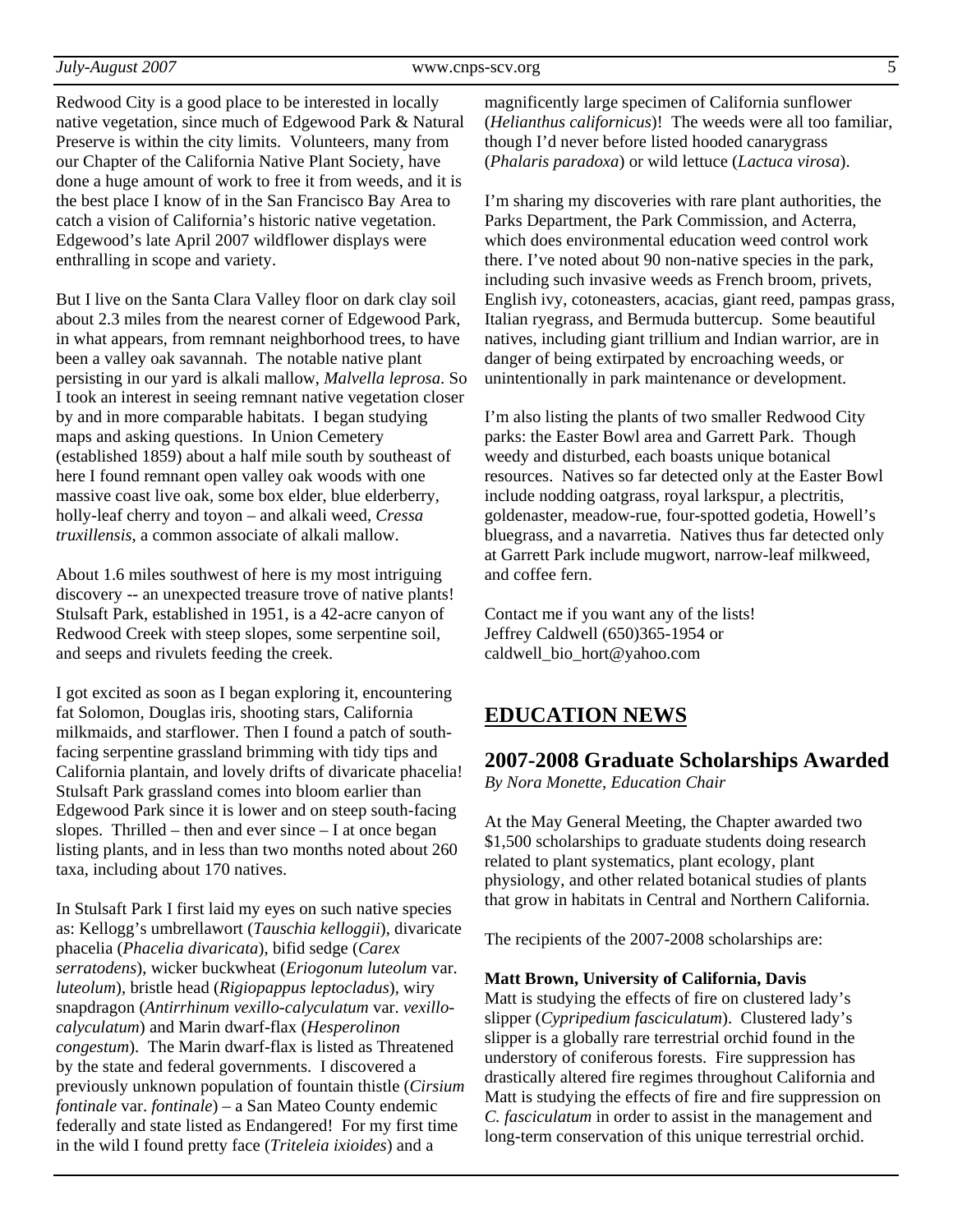**Natasha Hausmann, University of California, Berkeley** Natasha is working on understanding of the effect of California grassland invasions on the diversity of arbuscular mycorrhizal fungi, a group of soil microorganisms. Plants often benefit from fungal associations because they enhance nutrient and water acquisition. Natasha will be looking at the relationship between native and faster-growing non-native plant species and these soil microorganisms. One goal of her research is to improve the efficacy of grassland restoration projects.

The research scholarships recognize the research plans of these graduate students and the potential of their research to further the understanding of plant ecology, restoration, and plant systematics. We hope to hear more about their research in the future.

Congratulations Matt and Natasha!

# **Carolyn Flanagan Retires, Outdoor Classroom at Hacienda School**

After some 31 or so years, Carolyn Flanagan will retire from Hacienda Environmental Science Magnet School in San Jose this June. In addition to delivering a coordinated science curriculum for all K-5 students, she is the primary person responsible for the care and quality of the "outdoor classroom" (more properly called an Environmental Study Area), a one-acre site which features California native plants from the Guadalupe watershed.

The Classroom represents plant communities with areas representing valley grasslands, a riparian streamside zone, redwood forest, oak woodland, wildflower hill, and chaparral. It includes garden beds designed to feed and attract butterflies and their caterpillars. For the last three years, the Outdoor Classroom has been included on the Going Native Garden Tour.

Our Chapter acknowledges and thanks Carolyn for having shared her enthusiasm and knowledge of native plants with the 4,000 or so students she has come in contact with over her illustrious career! In addition, she has educated many parents on the merits of the use of native plants in landscaping through the Outdoor Classroom workdays held each month to maintain and sustain the gardens.

For a description of the Outdoor Classroom including photos, see **www.sjusd.k12.ca.us/sites/elem/Hacienda/ Programs/Science/outdoor\_classroom.html .**

Hacienda School is looking for Carolyn's replacement. The job is an excellent opportunity for a certified teacher of

elementary science, especially one into California native plants, animals and habitat. For more information on the Outdoor Classroom or the job opening, contact Hacienda Principal Melissa Mohamed at melissa\_mohamed@ sjusd.org or phone (408)535-6259; or Chapter member and Outdoor Classroom volunteer Pat Pizzo, at ppizzo@email.sjsu.edu or (408)997-6509.

# **CHAPTER FIELD TRIPS**

**Chapter field trips** are free and open to the public. They are oriented to conservation, protection and enjoyment of California native plants and wildlife, and we adhere to all rules and guidelines for the lands on which we are visiting.

As of this writing, we have no field trips planned for July and August. However, we do have the following report from a field trip held last May.

# **Four Gems: CNPS Morro Bay (SLO County) Field Trip Report (May 5-6)**

*By Chapter Member Joe Cernac* 

**Four Gems: Los Osos Oaks, Montana de Oro, Elfin Forest, and Cuesta Ridge**. Wonderfully organized by Carolyn Dorsch, Ken Himes, and Michael Yantos, along with cool weather, we sought what coastal SLO would bring us this low rain year.

We met Saturday morn at **Elfin Forest State Reserve**, a "stabilized" dune system at the south east corner of Morro Bay. The higher areas had many open sandy areas between the coastal scrub elements. California poppies and other minor color showings greeted us. Just enough to challenge us without overload. California peony finds this great habitat as well as desert outlier desert almond, *Prunus fascicularis*. Lower areas allow coastal live oak, manzanita and ceanothus to grow taller, to perhaps 12 feet.

The afternoon had us just south of our campground at **Montaña de Oro State Park,** where most us hiked the four miles of canopied riparian forest of willow, sycamore, coast live oak and dogwood of perennial Coon Creek. Three psoraleas were seen, *Hoita macrostachya* and *orbicularis*, as well as *Rupertia physodes*. Toward the coast, bishop pine hugs the steep north facing slope. Just opposite, the south facing showed no green, it already in summer drought mode. Inland, it became greener with more shrubs and oaks as orthographic lifting creates more rain and fog drip.